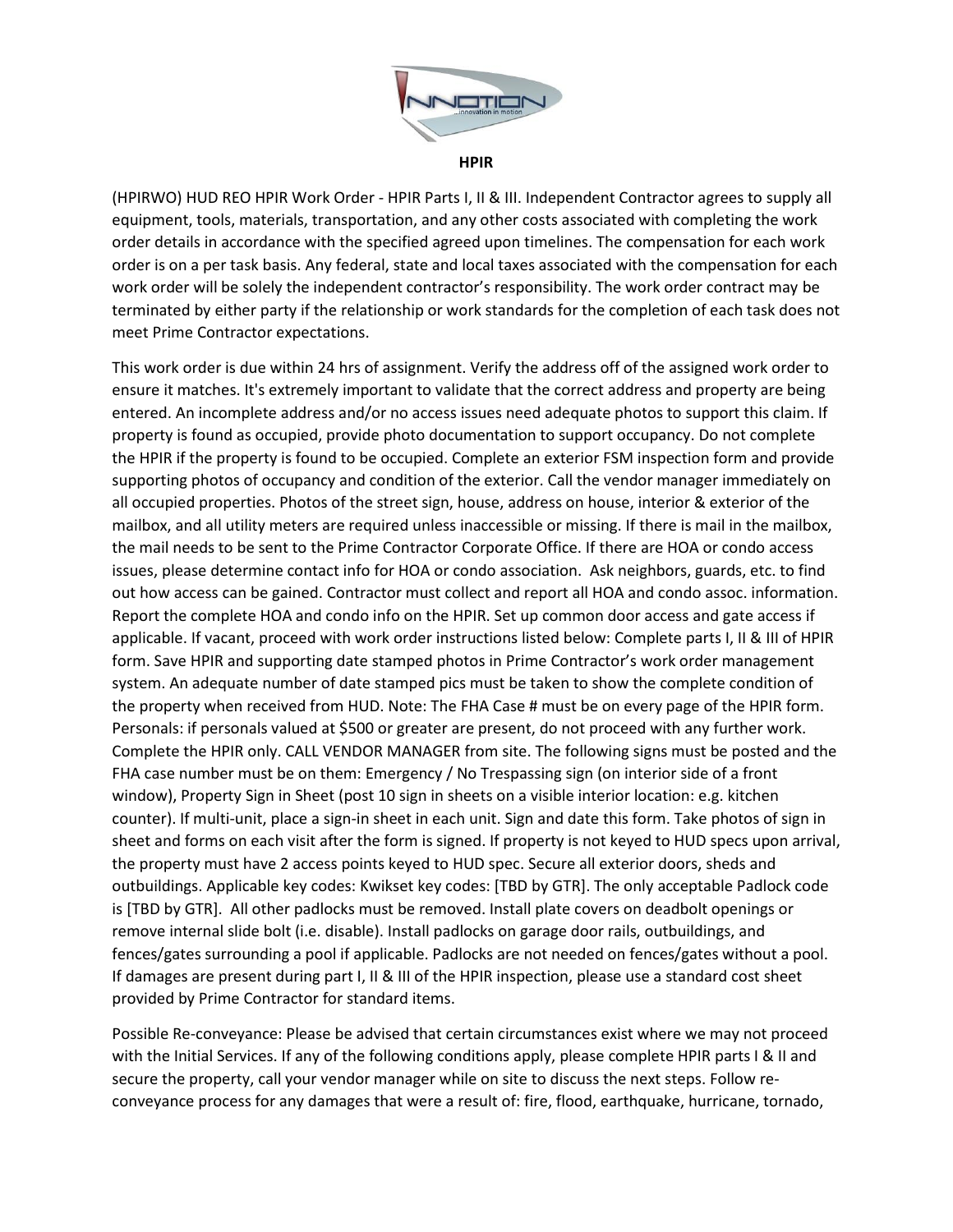

boiler explosion, water intrusion (active leaks in a property where asset is not protected from current or future water intrusion (i.e. flooding and standing water in the basement)), bio-hazards (meth labs, oil spills, marijuana grow houses, etc.), an unsafe biological issue, mortgagee neglect, the property wasn't properly secured or protected and has resulted in material damages in excess of \$5,000, and/or debris/hazards/extraordinary conditions costing more than \$5,000. If an active roof leak is present and cannot be repaired for less than \$250, please be prepared to give a verbal estimate when calling for immediate repairs to protect the property for extensive damages. Minor roof repairs that can be repaired with roll roofing and roofing tar is included in the initial service fee. Anything over minor repairs, please call from site to Prime Contractor representative. Any damage or repairs needed due to storm damage, please provide a bid for approval. Managing of trees and fallen limbs: subcontractor will only bear costs (i.e. for not additional, special compensation) associated with trimming back or removing limbs or dead trees that in the subcontractor's judgement pose a significant potential of falling. Advise if there is a sump pump at the property and if it is operable. A damaged or missing sump pump must be replaced immediately (post bid approval). When applicable, the subcontractor will secure such panels via Gorilla tape (or a similar product from a different manufacturer), and if the panel is tampered with after the tape is applied, the subcontractor will apply an alternate, more secure means to prevent entry. The main electric circuit breaker should remain on with the individual breaker to the sump pump taped and labeled in the ON position. Utilities Information: if on arrival the utilities are on/activated and the following conditions are present, the utilities are to remain on (do not turn main breaker off): Sump pump is present (ensure main breaker is on and only the sump pump breaker is on), all other breakers should be in the off position unless required below. Property has shared/common utilities: if on arrival the utilities are on/activated and none of the above conditions exist, turn off electricity by positioning all breakers to OFF position at electric panel. Secure all active electrical panels from easy access. Ensure gas, electric, water company information (name & phone #) are collected and provided on the HPIR. Ensure that the gas valve is off at the gas meter.

Winterization on all properties must be completed year round. Pressure test photos required. Report any plumbing issues on HPIR form. All faucets and access points are to be opened, all pipes are to be drained, and then have remaining water forcibly evacuated using an air compressor. Shut all faucets and access points and pressurize the system to 30 PSI. Systems must hold 30 PSI for 30 minutes to pass a pressure test. De-energize water heater and properly drain the water heater. Close drain upon completion. Pour NON-TOXIC antifreeze in all drains, p-traps, dishwashers, toilet bowls, toilet tanks, and water collection points in the sanitary system. Install tape over toilets and post Prime Contractor winterization signs on each component (include winterization date). Place tape across sinks. Post a winterization sign on the circuit breaker panel and front entry by Emergency Sign Instructions. Ensure the water heater breaker is taped in the off position. For a well pump: disconnect power supply by unplugging, switching off and/or separating the wires at the junction box. Close the main water feed line valve and for pumps with threaded connections, separate the pump from the supply and install a cap or plug. All wires should be capped for safety. Soldered connects should not be altered. Drain the storage tank and pump by removing drain plugs and opening the valve. Use compressed air to ensure all water has been removed. Place winterization notices on the pump so persons entering the property know the unit has been shut down. If the property has an exterior sprinkler system (lawn watering system), it is a requirement to winterize the system (unless HOA or Condo Assoc. require sprinkler system to be